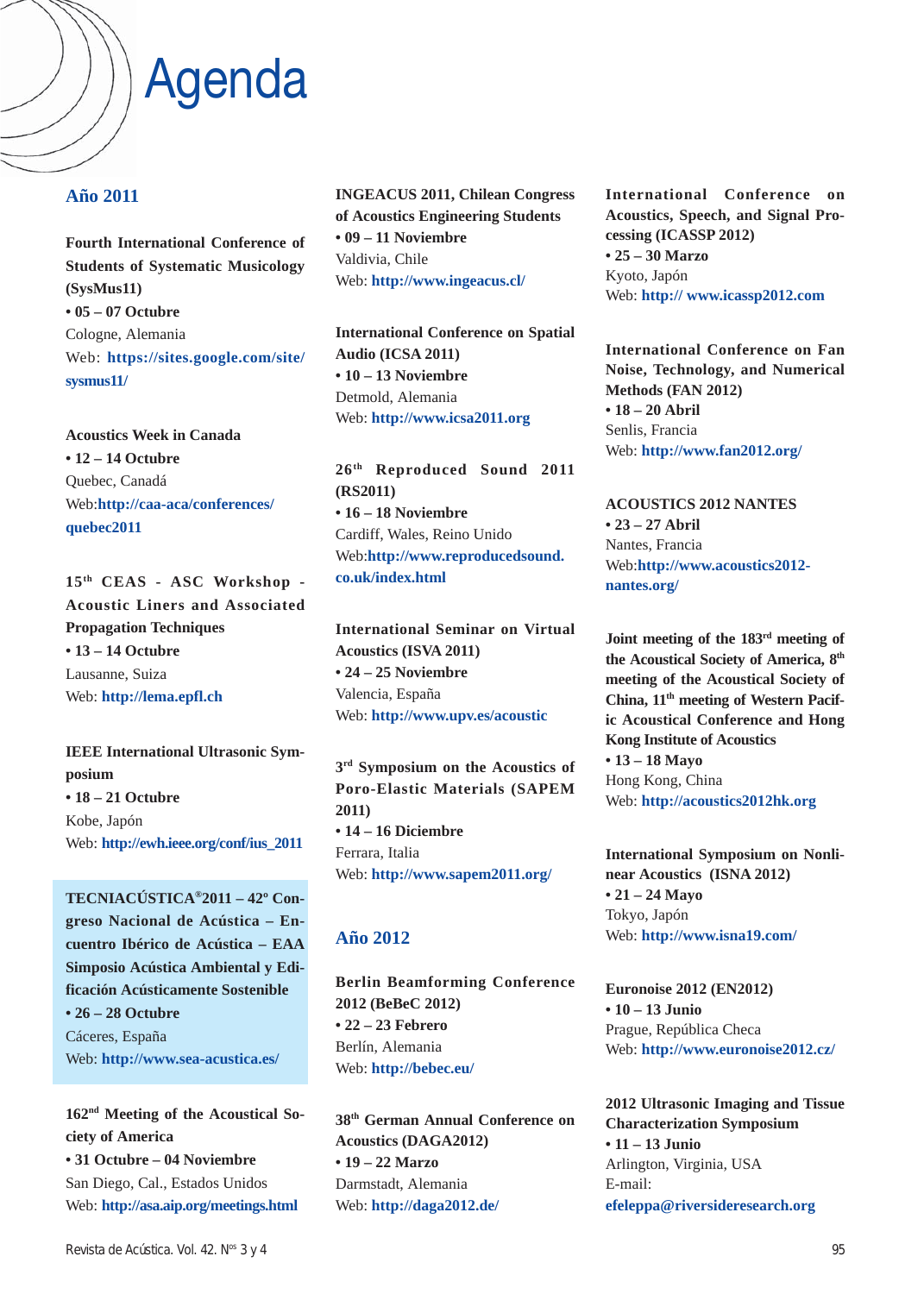### Agenda

**11th European Conference on Underwater Acoustics (ECUA 2012) • 02 – 06 Julio** Edinburgh, Reino Unido Web: **http://www.ecua2012.com/**

**19 Congreso Internacional de Sonido y Vibración (ICSV19) • 08 – 12 Julio** Vilnius, Lithuania Web: **http://www.icsv19.org/**

**Symposium on Vibration and Structural Acoustics measurement and** analysis in conjunction with  $15<sup>th</sup>$  In**ternational Conference on Experimental Mechanics (ICEM15) • 22 – 27 Julio** Porto, Portugal Web: **http://paginas.fe.up.pt/icem15**

**Internoise 2012 • 19 – 22 Agosto** New York, Estados Unidos Web: **http://www.internoise2012.com**

**Interspeech 2012 • 09 – 13 Septiembre** Portland, Or. Estados Unidos Web: **http://interspeech2012.org** **30th European Conference on Acoustic Emission Testing (EWGAE) and 7th International Conference on Acoustic Emission (ICAE) • 12 – 15 Septiembre** Granada, España Web: **http://2012.ewgae.eu**

**8º Congreso Iberoamericano de Acústica (ACÚSTICA2012), 7º Congreso Ibérico de Acústica, EAA Simposio y 43º Congreso Nacional de Acústica – TECNIACÚSTICA®2012 • 17 – 19 Septiembre** Évora, Portugal Web: **http://www.sea-acustica.es/; http://www.spacustica.pt/**

**International Conference on Noise and Vibration Engineering (ISMA2012) • 17 – 19 Septiembre** Leuven, Bélgica Web: **http://www.isma-isaac.be/conf/**

### **Año 2013**

**2013 IEEE International Conference on Acoustics, Speech, and Signal Processing (ICASSP) • 26 – 31 Marzo** Vancouver, Canadá Web: **http://www.icassp2013.com**

**21st International Congress on Acoustics (ICA 2013) • 02 – 07 Junio** Montréal, Canada Web: **http://www.ica2013montreal.org**